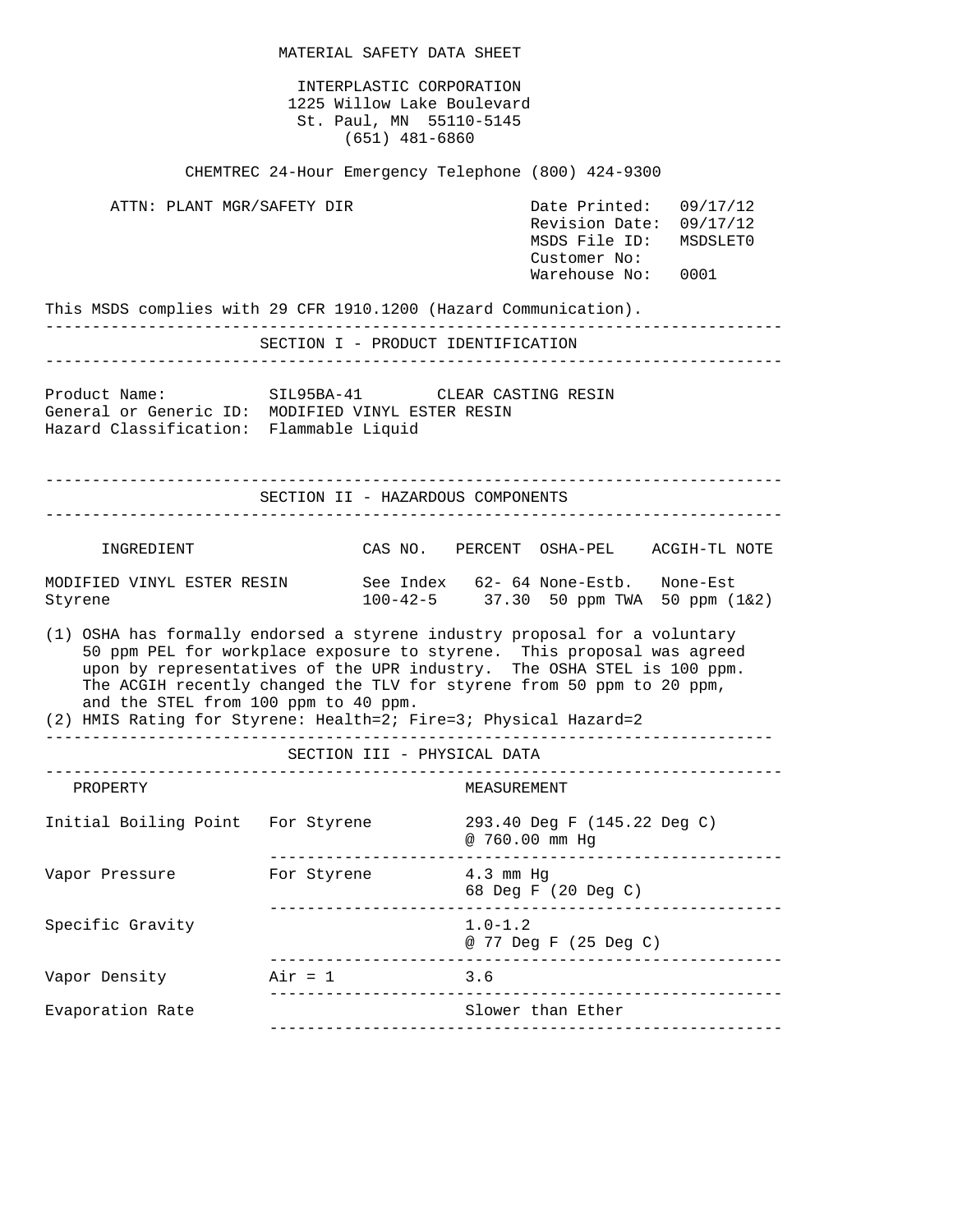|                                                                                                                  | SIL95BA-41                                                                                                                                                                     |  |  |  |  |  |  |
|------------------------------------------------------------------------------------------------------------------|--------------------------------------------------------------------------------------------------------------------------------------------------------------------------------|--|--|--|--|--|--|
|                                                                                                                  | SECTION IV - FIRE AND EXPLOSION DATA                                                                                                                                           |  |  |  |  |  |  |
| Flash Point:                                                                                                     | 88 Deg F (31.1 Deg C) for Volatile Component                                                                                                                                   |  |  |  |  |  |  |
| Flammable:                                                                                                       | (Lowest Value of Styrene) Lower - 1.1%<br>(Upper Value of Styrene) Upper - 6.1%                                                                                                |  |  |  |  |  |  |
|                                                                                                                  | Extinguishing Media: Foam, carbon dioxide, dry chemical, or water fog.                                                                                                         |  |  |  |  |  |  |
|                                                                                                                  | Hazardous Decomposition Products: May form toxic materials such as carbon<br>dioxide, carbon monoxide, and various<br>hydrocarbons.                                            |  |  |  |  |  |  |
| Special Firefighting Procedures:                                                                                 | Wear self-contained breathing apparatus<br>with a full facepiece operated in pressure<br>demand or other positive pressure mode when<br>fighting fires.                        |  |  |  |  |  |  |
| material handling point.                                                                                         | Vapors are heavier than air and may travel along the ground or may be moved<br>by ventilation and ignited by ignition sources at locations distant from                        |  |  |  |  |  |  |
| Never use welding or cutting torch on or near drum (even empty) because<br>product vapor can ignite explosively. |                                                                                                                                                                                |  |  |  |  |  |  |
|                                                                                                                  | SECTION V - HEALTH DATA                                                                                                                                                        |  |  |  |  |  |  |
| POTENTIAL HEALTH EFFECTS                                                                                         | Permissible Exposure Level: Not established for product. See Section II.                                                                                                       |  |  |  |  |  |  |
| Eyes - Can cause severe irritation, redness, tearing, blurred vision.                                            |                                                                                                                                                                                |  |  |  |  |  |  |
| defatting, dermatitis.                                                                                           | Skin - Prolonged or repeated contact can cause moderate irritation,                                                                                                            |  |  |  |  |  |  |
|                                                                                                                  | Inhalation - Excessive inhalation of vapors can cause nasal irritation,<br>dizziness, weakness, fatigue, nausea, headache, possible<br>unconsciousness, and even asphyxiation. |  |  |  |  |  |  |
| diarrhea.                                                                                                        | Swallowing - Can cause gastrointestinal irritation, nausea, vomiting,<br>Aspiration of material into the lungs can cause<br>chemical pneumonitis.                              |  |  |  |  |  |  |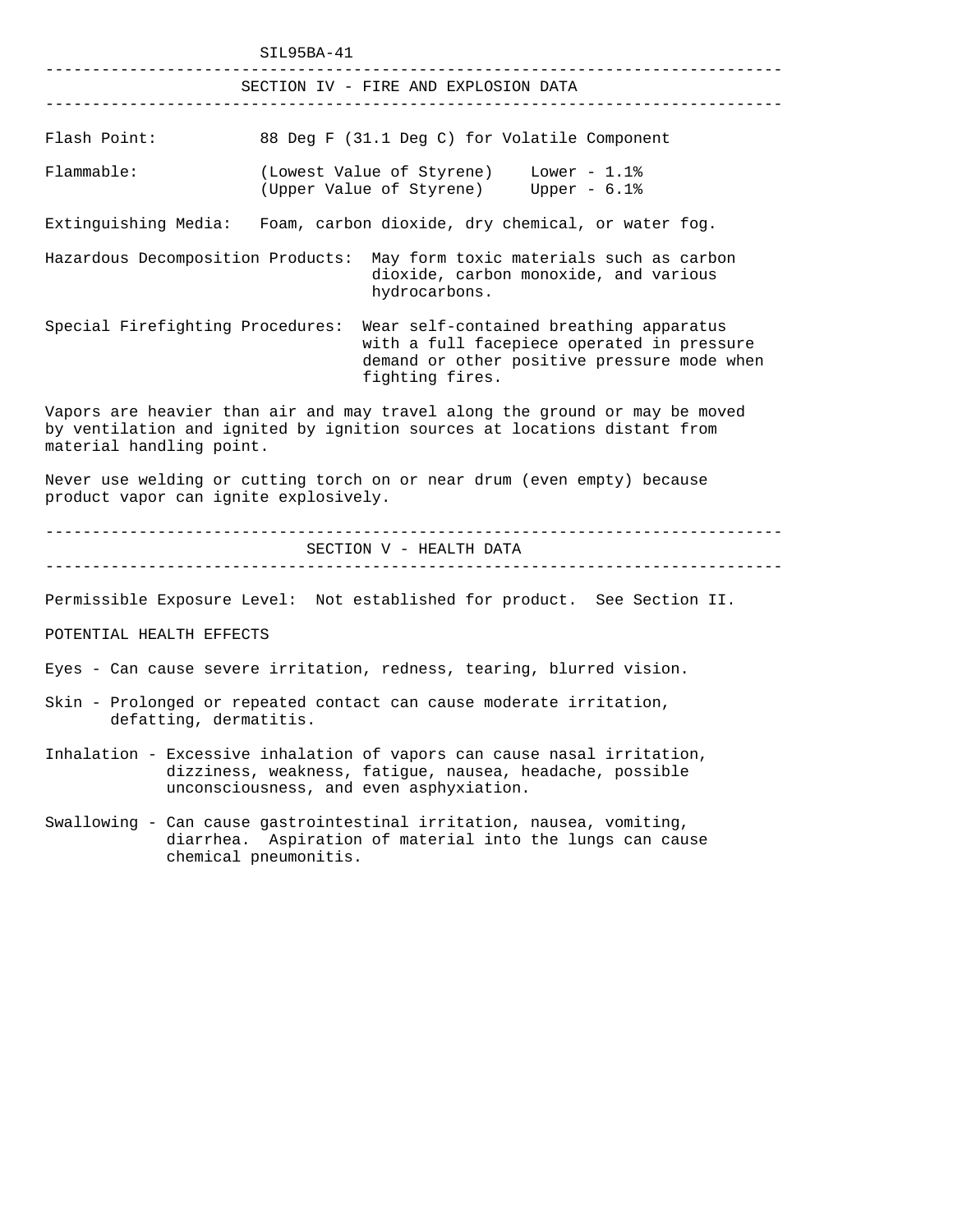SIL95BA-41

# SECTION V - HEALTH DATA (continued)

#### -------------------------------------------------------------------------------

TARGET ORGAN EFFECTS

-------------------------------------------------------------------------------

Overexposure to this material (or its components) has been suggested as a cause of the following effects in laboratory animals, and may aggravate pre-existing disorders of these organs in humans: mild, reversible kidney effects, effects on hearing, respiratory tract (nose, throat, and airways), testis, liver. Overexposure to this material (or its components) has been suggested as a cause of the following effects in humans, and may aggravate pre-existing disorders of these organs: central nervous system effects, mild effects on color vision, effects on hearing, and respiratory tract damage (nose, throat, and airways).

FIRST AID

- If on Skin: Thoroughly wash exposed area with soap and water. Remove contaminated clothing. Launder contaminated clothing before re-use.
- If in Eyes: Flush with large amount of water, lifting upper and lower lids occasionally. Get medical attention.
- If Swallowed: Do not induce vomiting. Keep person warm, quiet, and get medical attention. Aspiration of material into the lungs due to vomiting can cause chemical pneumonitis which can be fatal.
- If Inhaled: If affected, remove individual to fresh air. If breathing is difficult, administer oxygen. If breathing has stopped, give artificial respiration. Keep person warm, quiet, and get medical attention.

PRIMARY ROUTE(S) OF ENTRY

Inhalation, skin absorption, skin contact, eye contact.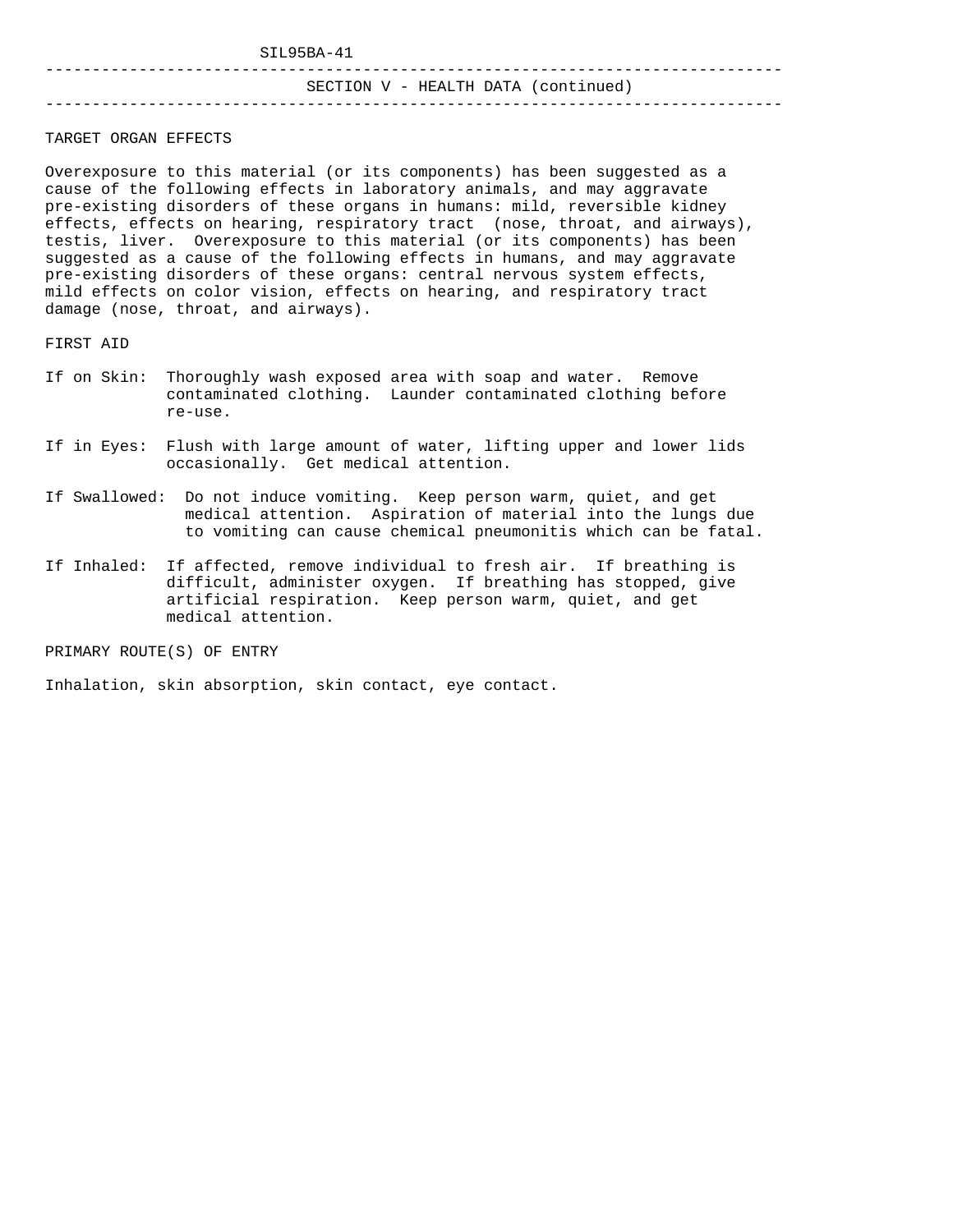SIL95BA-41 ------------------------------------------------------------------------------- SECTION VI - REACTIVITY DATA ------------------------------------------------------------------------------- Hazardous Polymerization: Possible Stability: Stable Incompatibility: Avoid contact with strong alkalies, strong mineral acids, and oxidizing agents. Conditions to Avoid: Exposure to excessive heat or open flame, storage in open containers, prolonged storage (6 months), storage above 100 Deg F (38 Deg C), and contamination with oxidizing agents. Hazardous Decomposition Products: Carbon monoxide, carbon dioxide, low molecular weight hydrocarbons, and organic acids. ------------------------------------------------------------------------------- SECTION VII - SPILL OR LEAK PROCEDURES ------------------------------------------------------------------------------- Eliminate all ignition sources (flares, flames (including pilot lights), and electrical sparks). Persons not wearing protective equipment should be excluded from area of spill until clean-up has been completed. Stop spill at source, dike area of spill to prevent spreading, shovel or pump to tank or drums. Remaining liquid may be absorbed in sand, clay, earth, or other absorbent material and shoveled into containers. ------------------------------------------------------------------------------- SECTION VIII - PROTECTIVE EQUIPMENT TO BE USED ------------------------------------------------------------------------------- Respiratory Protection: If PEL of the product or any component is exceeded, an NIOSH/MSHA approved respirator is advised in absence of proper engineering control (see your safety equipment supplier). Engineering or administrative controls should be implemented to reduce exposure. Ventilation: Provide sufficient mechanical (general and/or local exhaust) ventilation to maintain exposure below TLV(s). Protective Gloves: Wear chemical resistant gloves that afford proper protection to the hands, such barrier creams maybe used in some environments as long as proper skin protection is afforded. Eye Protection: Chemical splash goggles in compliance with OSHA regulations are advised; however, OSHA regulations also permit other type safety glasses. (Consult your safety equipment supplier.) Other Protective Equipment: Work clothing that covers arms and legs.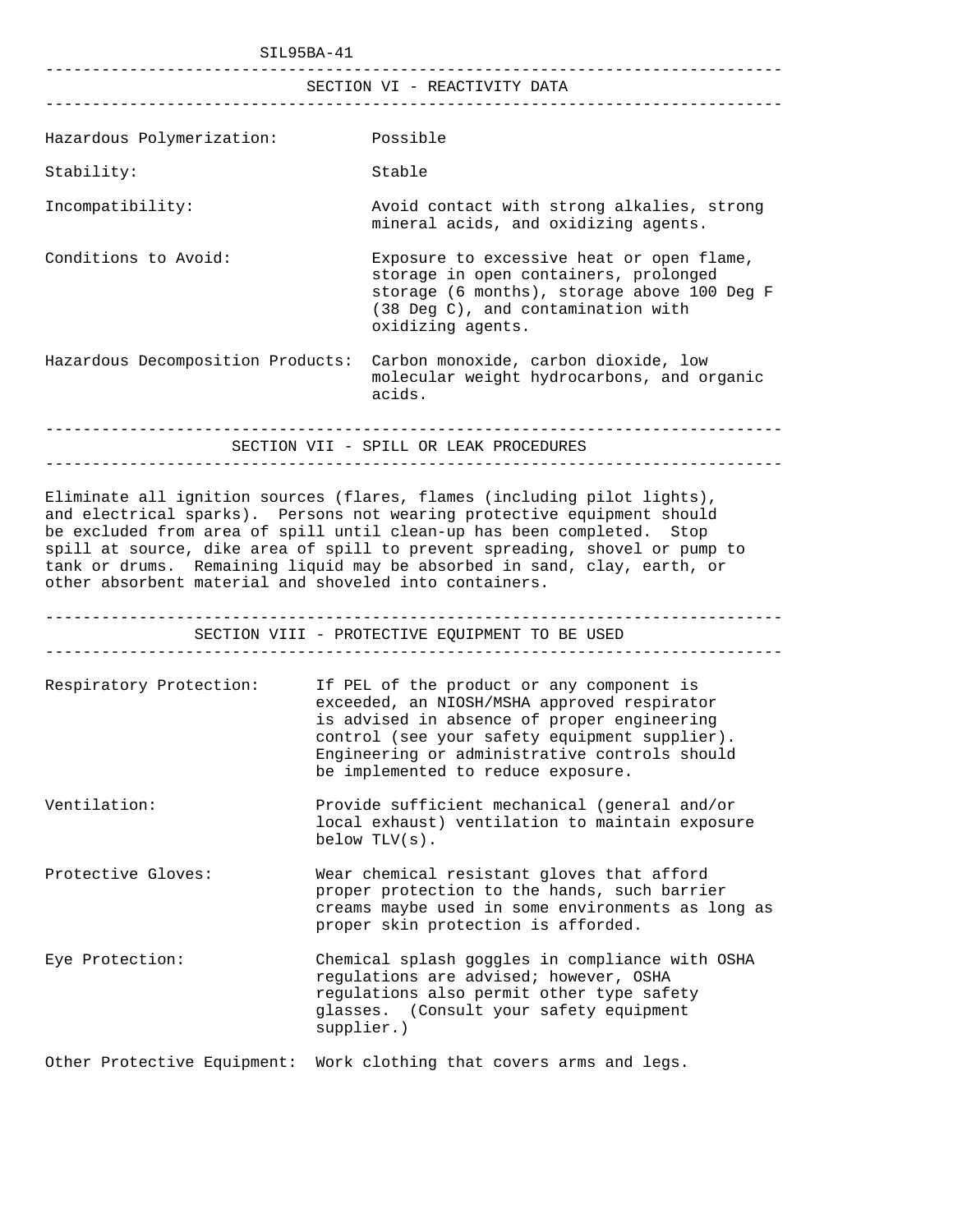| SIL95BA-41                       |
|----------------------------------|
| SECTION IX - SPECIAL PRECAUTIONS |
|                                  |

Containers of this material may be hazardous when empty. Since empty containers retain product residues (vapors, liquid, and/or solids), all hazard precautions given in this MSDS must be observed.

The information accumulated herein is believed to be accurate, but is not warranted to be, whether originating with Interplastic or not. Recipients are advised to confirm in advance of need that the information is current, applicable, and suitable to their circumstances.

------------------------------------------------------------------------------- SECTION X - SUPPLEMENT -------------------------------------------------------------------------------

- The International Agency for Research on Cancer (IARC) has classified styrene as a possible carcinogen to humans (Group 2B) based on "limited evidence" in humans, "limited evidence" in animals and "other relevant data". The National Toxicology Program listed styrene as reasonably anticipated to be a human carcinogen based on limited evidence from studies in humans, sufficient evidence from studies in experimental animals, and supporting data on mechanisms of carcinogenesis.
- The significance of these results for humans has not been established. Styrene is not expected to cause cancer in humans at concentrations below the recommended exposure standard or when appropriate industrial hygiene procedures are followed. Moreover, studies in humans exposed for long periods of time to styrene have not demonstrated any carcinogenic effects.
- At the conclusion of a major notice and comment rulemaking revising its air contaminants regulations, OSHA concluded that the "current evidence on styrene's carcinogenicity does not support its classification in the final rule as a carcinogen." In the same rulemaking, the National Institute for for Occupational Safety and Health (NIOSH) commented that there "seems to be little basis from experimental animal investigations or epidemiologic studies to conclude at this time that styrene is carcinogenic." The National Toxicology Program does not include styrene on its list of chemicals expected to be carcinogenic.